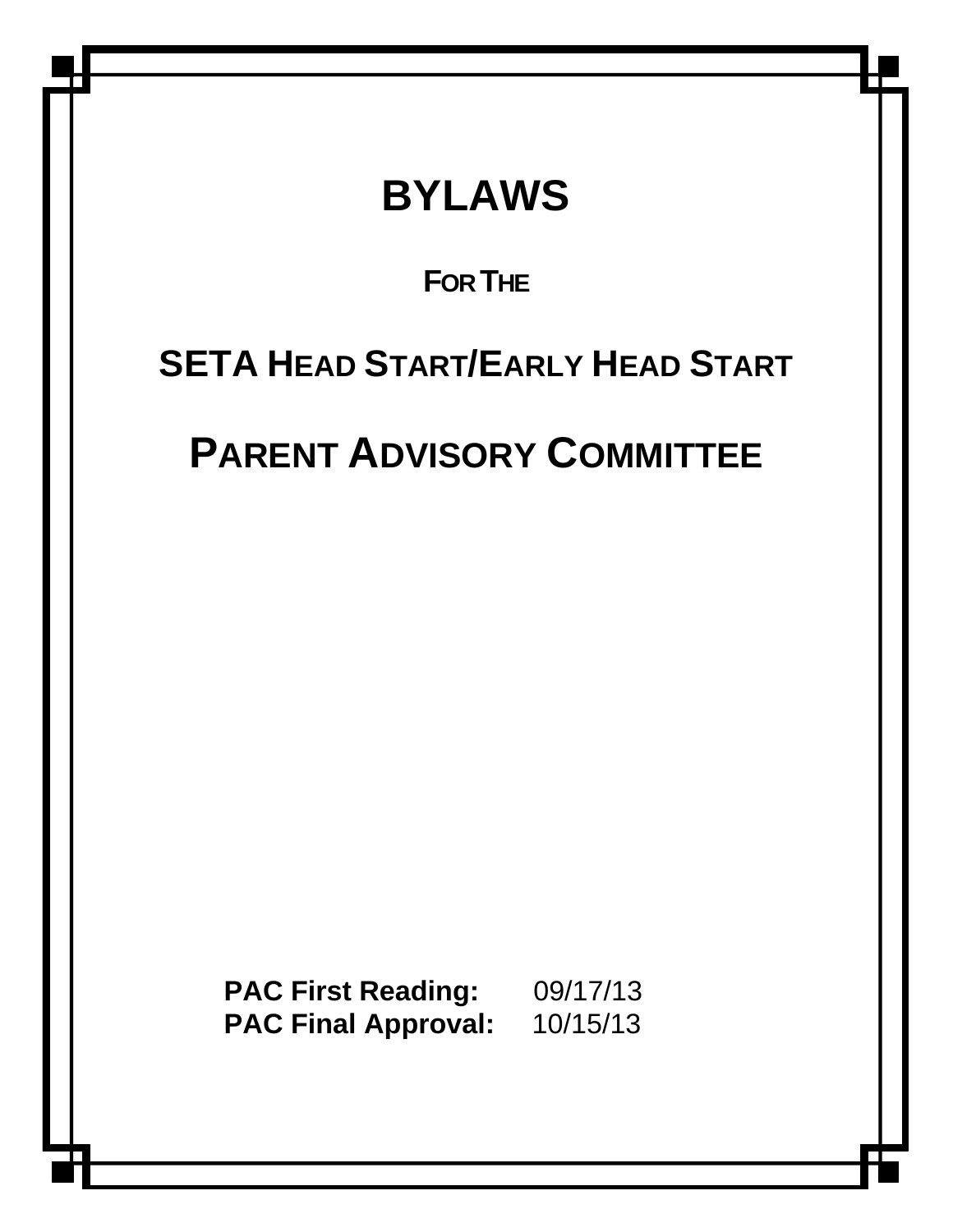# **TABLE OF CONTENTS**

# **ARTICLE/TITLE PAGE NUMBER**

| <b>Article I:</b>   | <b>Name</b>                                                                                                                       |
|---------------------|-----------------------------------------------------------------------------------------------------------------------------------|
| <b>Article II:</b>  | <b>Purpose, Powers and Functions</b>                                                                                              |
| <b>Article III:</b> | <b>Membership</b><br>Section 2:<br>Section 6: California Head Start Association (CHSA),<br>Section 7:<br>Section 8:<br>Section 9: |
| <b>Article IV:</b>  | <b>Meetings</b><br>Section 1:<br>Section 2:<br>Section 3:<br>Section 4:<br>Section 5:<br>Section 6:                               |
| Article V:          | <b>Officers</b>                                                                                                                   |
| Article VI:         | Committees                                                                                                                        |
| Article VII:        | Reports                                                                                                                           |
| Article VIII:       | Bylaws:                                                                                                                           |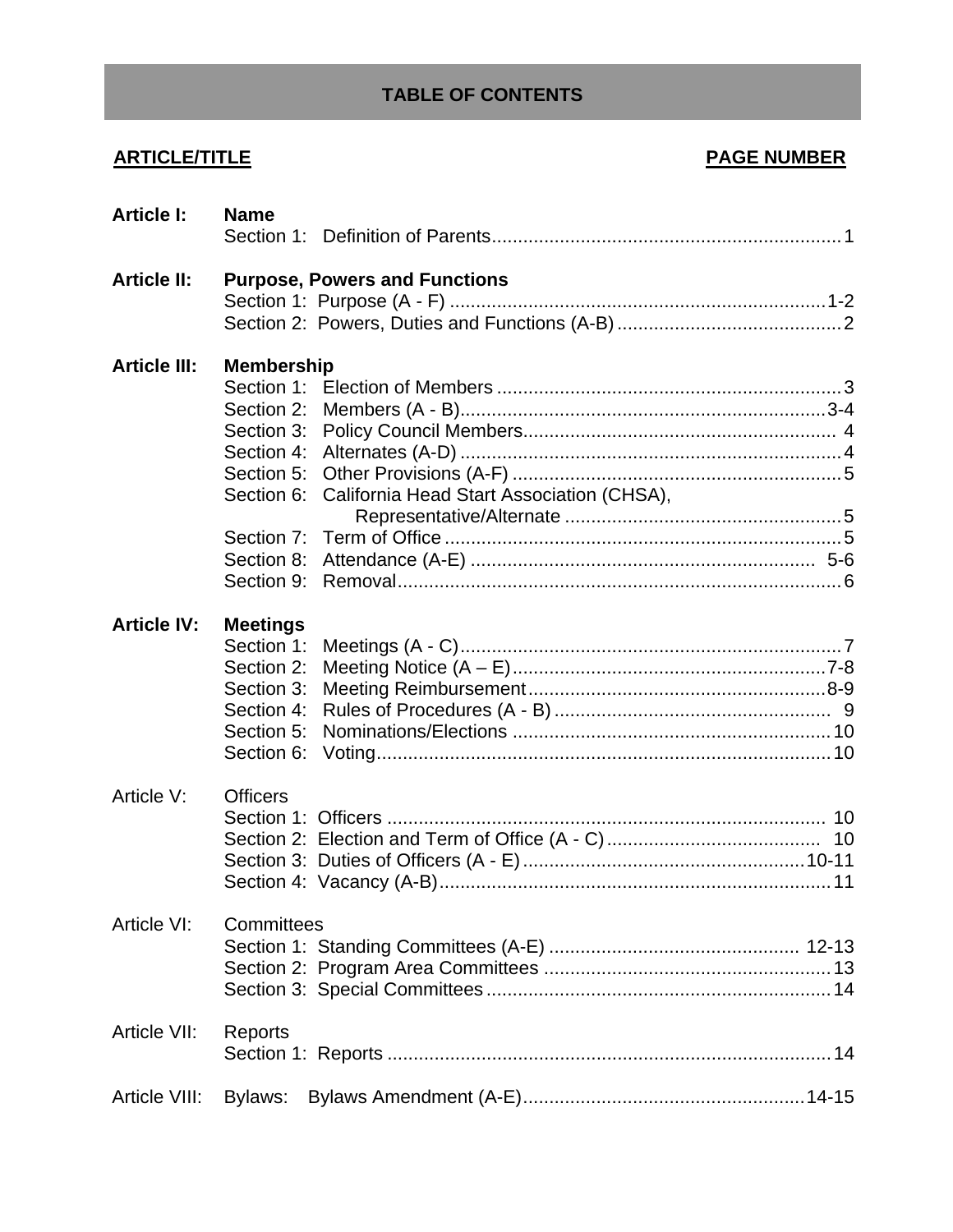# **BYLAWS FOR THE SETA HEAD START/EARLY HEAD START PARENT ADVISORY COMMITTEE**

# **Article I**

# **Name**

This committee shall be named the SETA Head Start/Early Head Start Parent Advisory Committee, hereinafter referred to as the PAC. Head Start and Early Head Start shall be referred to as HS and EHS.

#### **SECTION 1: Definition of Parents**

#### **Parents**

Head Start parent means a Head Start child's mother or father, other family member who is a primary care giver, foster parent, guardian or the person with whom the child has been placed for purposes of adoption pending a final adoption decree [in accordance with the Head Start Performance Standards, 45CFR 1306.3(h)]. All future reference of parents will be defined as such.

# **Article II**

### **Purpose, Powers, and Functions**

#### **SECTION 1: Purpose**

The purpose of the PAC shall be to promote the objectives of the HS/EHS Child Development Program of the SETA Grantee Operated Head Start Program (referred to as SOP), State of California, as established by the Federal Economic Opportunity Act of 1964, as amended. The purpose of the PAC shall include, but not necessarily be limited to:

- A. Serve as a link between public and private organizations, the Grantee Policy Council, and the community it serves.
- B. Have the opportunity to initiate suggestions and ideas for program improvements and to receive a report on action taken by the administering agency with regard to its recommendations.
- C. Plan, coordinate, and organize activities for parents involved in the SOP with the assistance of staff, and ensure funds that are set aside from program budgets are used to support parent activities.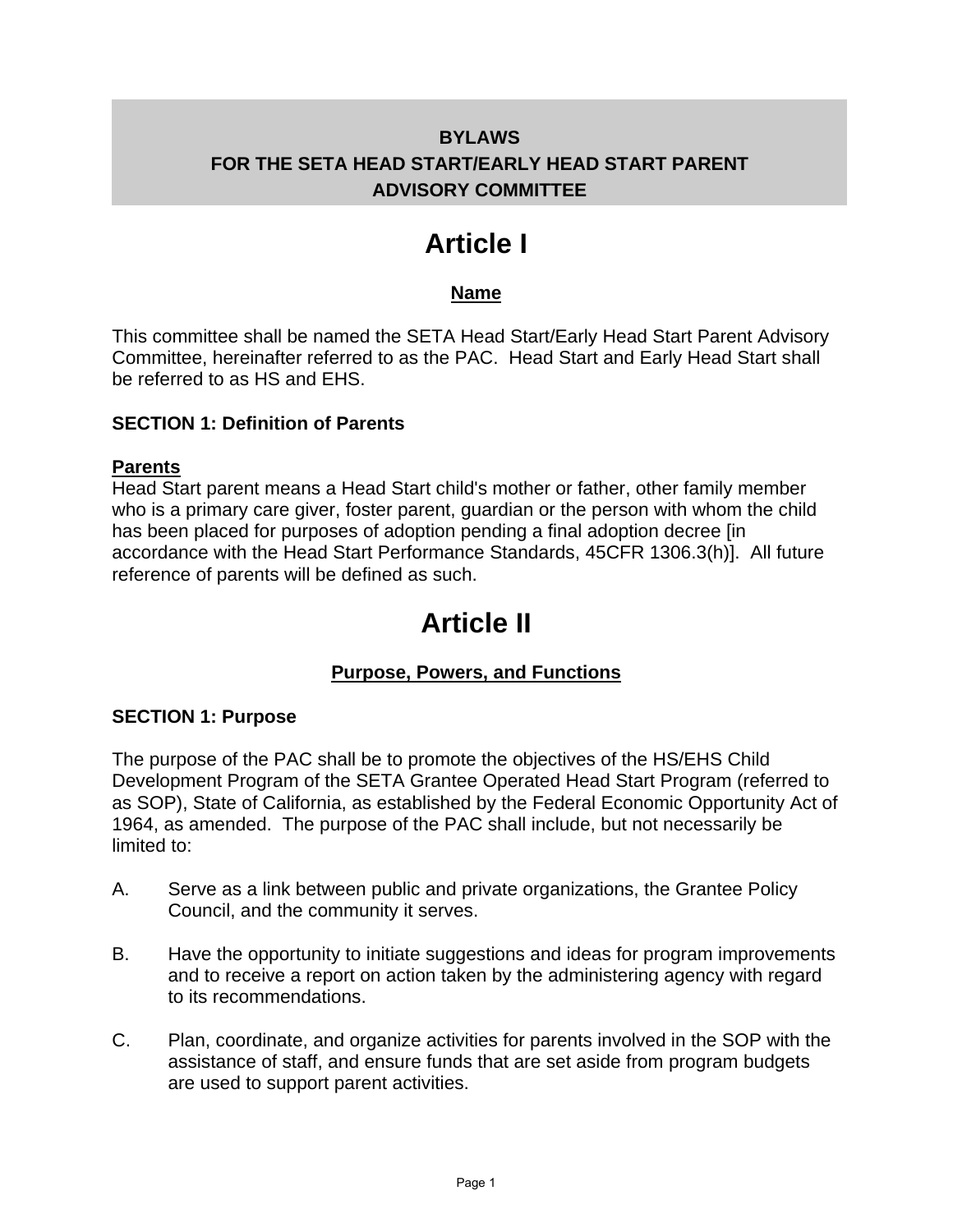- D. Assist in communicating with parents and encourage their participation in the SOP to ensure that they understand their rights, responsibilities and opportunities in HS and EHS.
- E. Assist in recruiting volunteer services from parents, community residents, and community organizations, and assist in the mobilization of community resources to meet identified needs.
- F. Administer the Parent Activity funds for the SOP.

#### **SECTION 2: Powers, Duties, and Functions**

The PAC shall exercise all such powers, duties, and functions as granted to it, by the Policy Council.

- A. Individual members, shall not engage in any activities or assume any such powers, duties or functions that are contrary to or in conflict with state and federal law or applicable administrative regulations specifically including, but not limited to, the guidelines, regulations, or policies established by the Federal Department of Health and Human Services (DHHS), and the Administration for Children, and Families (ACF), SETA and the goals and objectives of the HS/EHS Program.
- B. The functions of the PAC, in partnership with staff and all other persons responsible, are as follows:
	- 1. Development and operation of all program content areas, including curriculum in the SOP.
	- 2. Assisting in carrying out SOP classroom activities.
	- 3. Planning, conducting, and participating in all programs and activities for SOP parents and staff.
	- 4. Participating in recruitment and screening of SOP employees (this function is contingent upon annual delegation from the Policy Council).
	- 5. Planning, developing, and ratifying the SOP Budget prior to final approval by the Policy Council (in reference to the Policy Council Bylaws).
	- 6. PAC reimbursements for reasonable expenses incurred by members conducting PAC business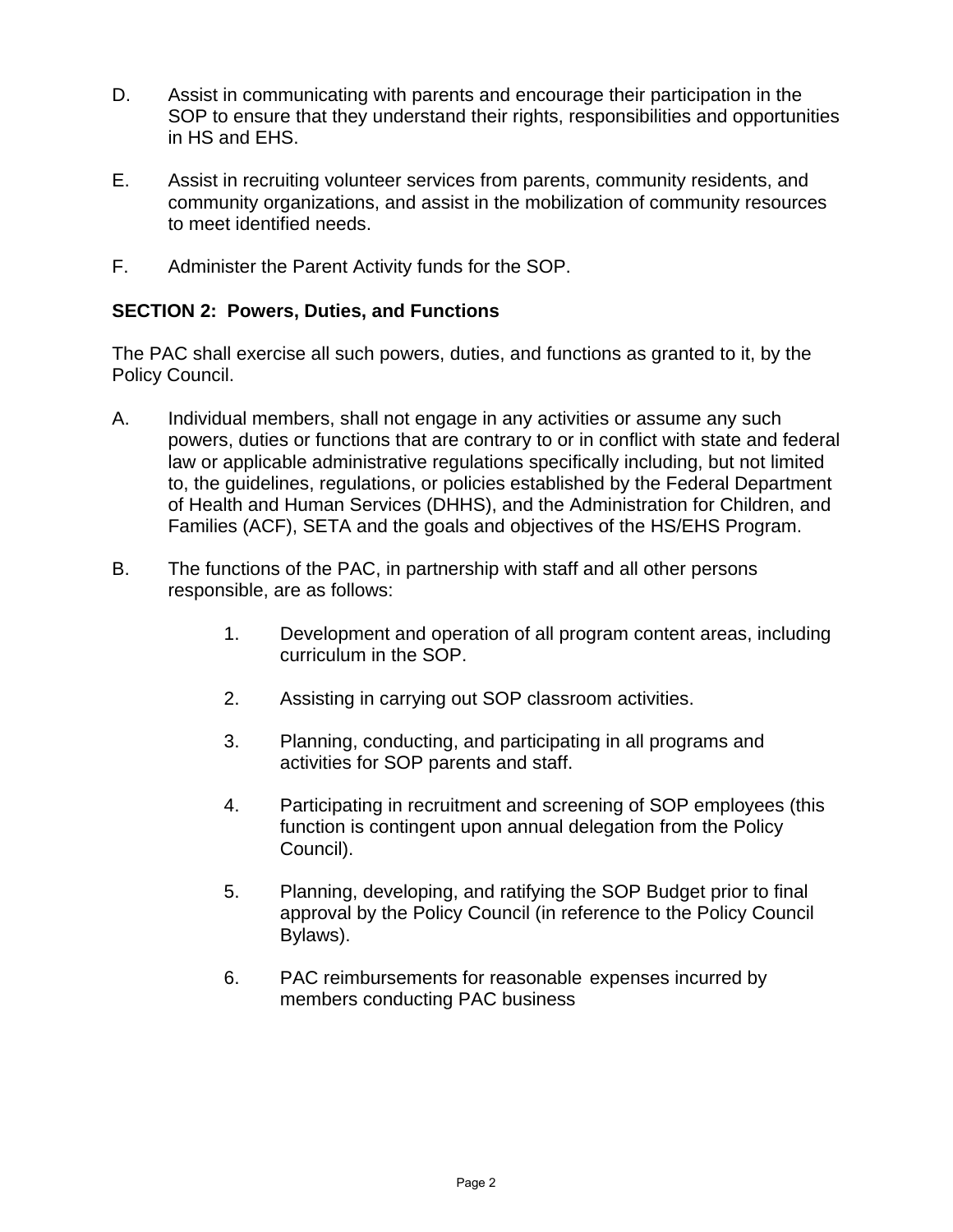# **Article III**

# **Membership**

# **SECTION 1: Election of Members**

As outlined in Article III, Section 2, the PAC shall consist of elected voting representatives from SOP HS/EHS Early Learning center classrooms, SOP Home Base, EHS/Home Base Options, and Community Representatives (Past Parents, Grandparent, Foster Parent), elected by the PAC. The Outgoing PAC Chair shall have a reserved seat.

The Male Involvement Representative shall be elected by the SOP Men's Activities Affecting Children Committee (MAACC).

# **SECTION 2: Members**

The membership of the PAC shall consist of:

### **A. Parent Representatives**

Parent Representatives must be a parent of a child**/**children currently enrolled in the Head Start program.

- 1. One (1) voting Representative elected per HS/EHS SOP center.
- 2. Two (2) voting Representatives elected from the SOP Home Base Program.
- 3. One (1) voting Representative elected from the SOP EHS/Home Base Program.

### **B. Community Representatives**

Additional PAC members will include:

- 1. Two (2) voting Community Representatives referred to as Past Parent Representatives shall be elected by the outgoing PAC. Representative may be elected by the current PAC if the outgoing PAC has been dissolved. The Past Parent elected to the PAC may not have a child/children currently enrolled in the HS/EHS program. Community members desiring to be reappointed must reapply for membership on a yearly basis. There will be two Alternate*s* for Past Parents.
- 2. One (1) voting seat shall be specifically reserved for the Outgoing Chair, if not termed out. The Outgoing Chair reserves the right to relinquish this seat. The position may not be filled by any other party.
- 3. One (1) voting Male Involvement Representative (MIR) shall be elected by the SETA Operated Program Representative from Men's Activities Affecting Children Committee (MAACC) to sit on the committee. The Representative must be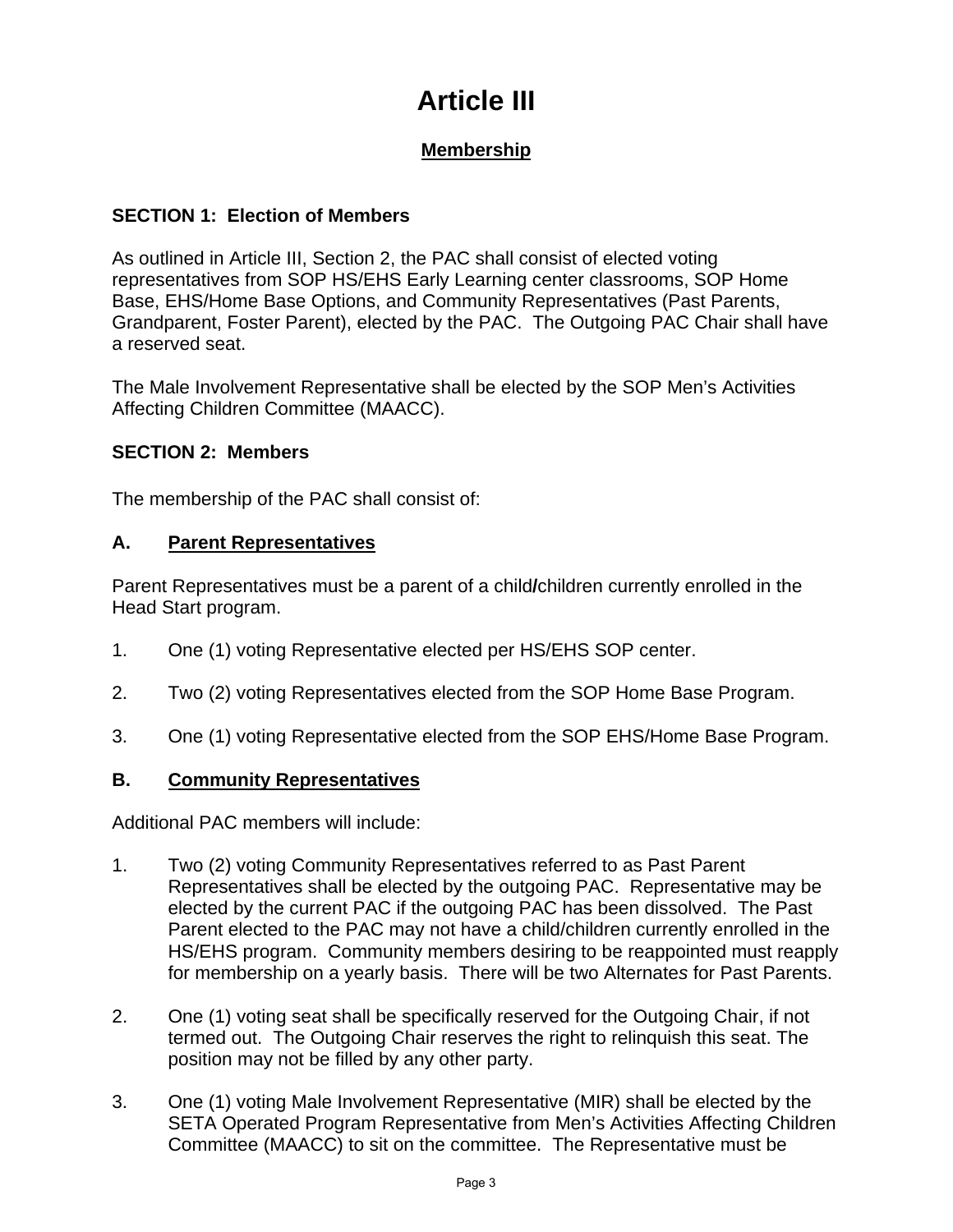elected from the SOP MIRs or their Alternates based upon a recommendation from the SOP MIRs. This Representative may or may not be a current parent.

- 4. One (1) voting Foster Parent Representative selected by the outgoing PAC. Representative may be elected by the current PAC if the outgoing PAC has been dissolved. The Foster Parent*s* elected to the PAC must have a child/children currently or previously enrolled in the HS/EHS Program. A Foster Parent desiring to be reappointed must reapply for membership on a yearly basis. There will be one Alternate for the Foster Parent Representative position.
- 5. One (1) voting Grandparent Representative elected by the Outgoing PAC. Representative may be elected by the current PAC if the outgoing PAC has been dissolved. The Grandparent elected to the PAC must have a child/children currently or previously enrolled in the SOP HS/EHS program**.** A Grandparent desiring to be reappointed must reapply for membership on a yearly basis. There will be one Alternate for the Grandparent Representative position.

#### **SECTION 3: Policy Council Members**

Six (6) SOP PAC Representatives and six (6) Alternates shall be elected to the Policy Council. Representatives must be a parent of a child/children currently enrolled in the Head Start program.

#### **SECTION 4: Alternates**

Each SETA HS/EHS center holding membership on the PAC shall have a minimum of one Alternate. The Alternate(s) shall be elected in the same manner as the center Representative.

- A. Upon recognition of his or her status by the PAC Chair, an Alternate may be seated as a voting member of the PAC during the temporary absence of the elected Representative for whom he or she serves as an Alternate. However, an Alternate may not hold an office.
	- 1. In the event an Alternate does not cast a vote during the Program Year, Alternate will not have served as a PAC Representative and term is not counted.
- B. Alternates are encouraged to attend meetings of the PAC on the same regular basis as members. However, the Alternate will not receive a reimbursement if the Alternate is not replacing the Representative.
- C. Should the Representative member be unable to fulfill their term of office, the first Alternate shall automatically serve in that capacity with all rights and privileges.
- D. Alternates are excluded from attending the following conferences: The National Head Start Association (NHSA) Parent Training Conference, the Region IX Head Start Association Annual Conference/Training, and the California Head Start Association (CHSA) Conference.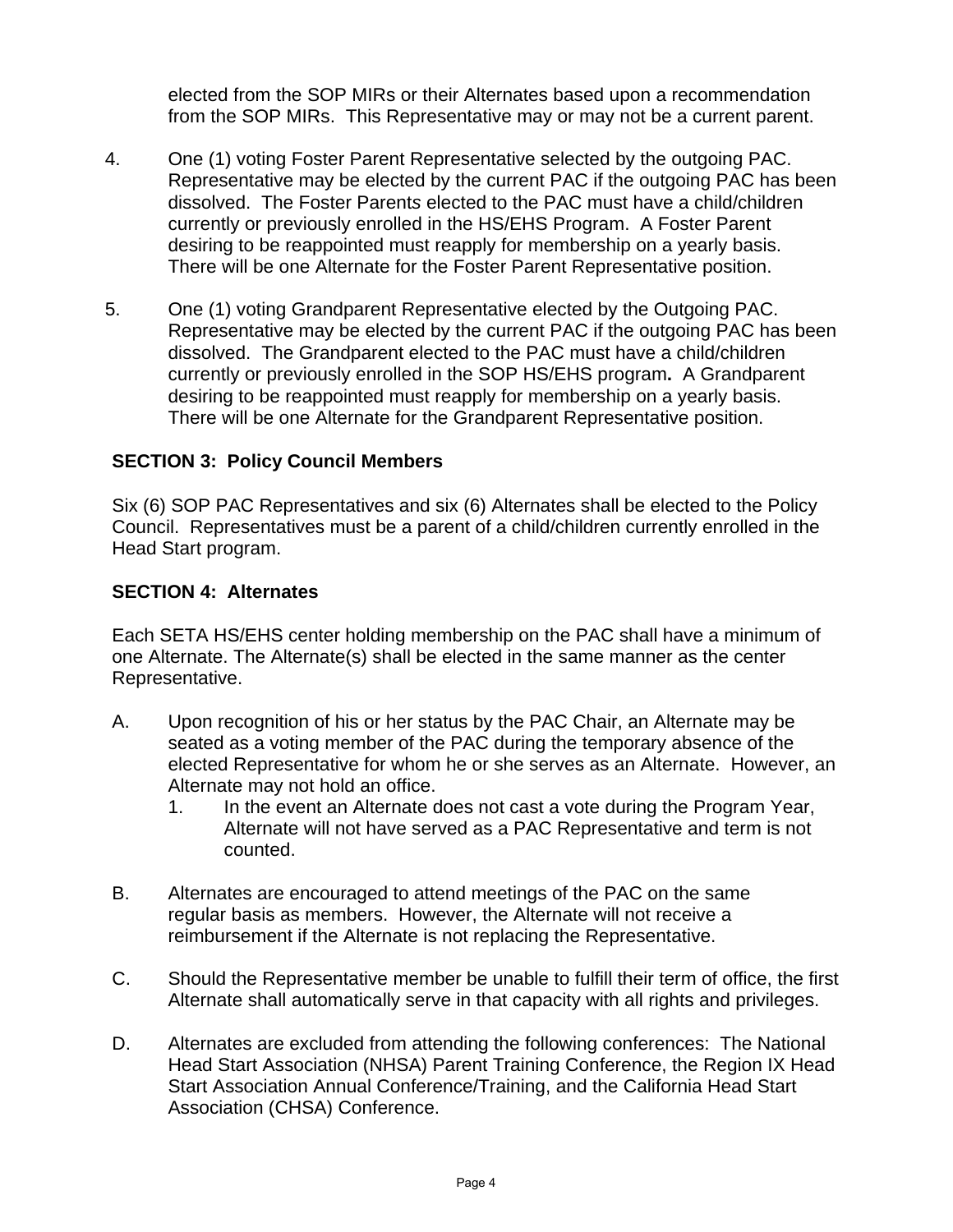#### **SECTION 5: Other Provisions**

- A. By a two-thirds (2/3) vote of members present and voting, the PAC may establish and select additional voting members who shall serve as community members of the PAC.
- B. At least 51% of the voting membership of the PAC shall consist of parents whose children are currently enrolled in the program.
- C. Additional members may be added to ensure all program center options are proportionally represented on the PAC.
- D. No SETA HS/EHS or Delegate Agency staff (or member of their immediate families) shall serve on the PAC except parents who occasionally substitute for regular HS or EHS staff. Occasional subbing is defined as once a week and/or not to exceed four (4) consecutive days in a month.
- E. Members holding a seat at the Annual PAC meeting shall not be elected to represent PAC on the PC.
- F. Members who currently have a child/children currently enrolled in the HS/EHS program shall be eligible for election to represent the PAC on PC.

#### **SECTION 6: California Head Start Association (CHSA) Representative/Alternate**

If requested by CHSA, one Representative and one Alternate shall be elected by the PAC to serve as the Parent Representative to the California Head Start Association. Representative/Alternate must be a current parent. This is a two (2) year term limit.

### **SECTION 7: Term of Office**

A. The term of each member shall be for one (1) program year, and said person may not serve more than three (3) program years. During the term of office, present members (and Alternates) shall serve in that capacity until one of the following situations occur: the Representative's voluntary termination; a new Representative from the center/program they currently represent is seated; the Representative is removed per Section 6A; or the Representative is termed out. Until such occurrence, Representatives must continue to represent the center or agency they were chosen to represent.

#### **SECTION 8: Attendance**

It is each center Representative's responsibility to attend all PAC meetings and parent center meetings on a regular basis. If a member is unable to attend any PAC meeting, that member must notify: the Alternate and the Social Services/Parent Involvement (SS/PI) Coordinator, PAC Chair or the Clerk of the Boards.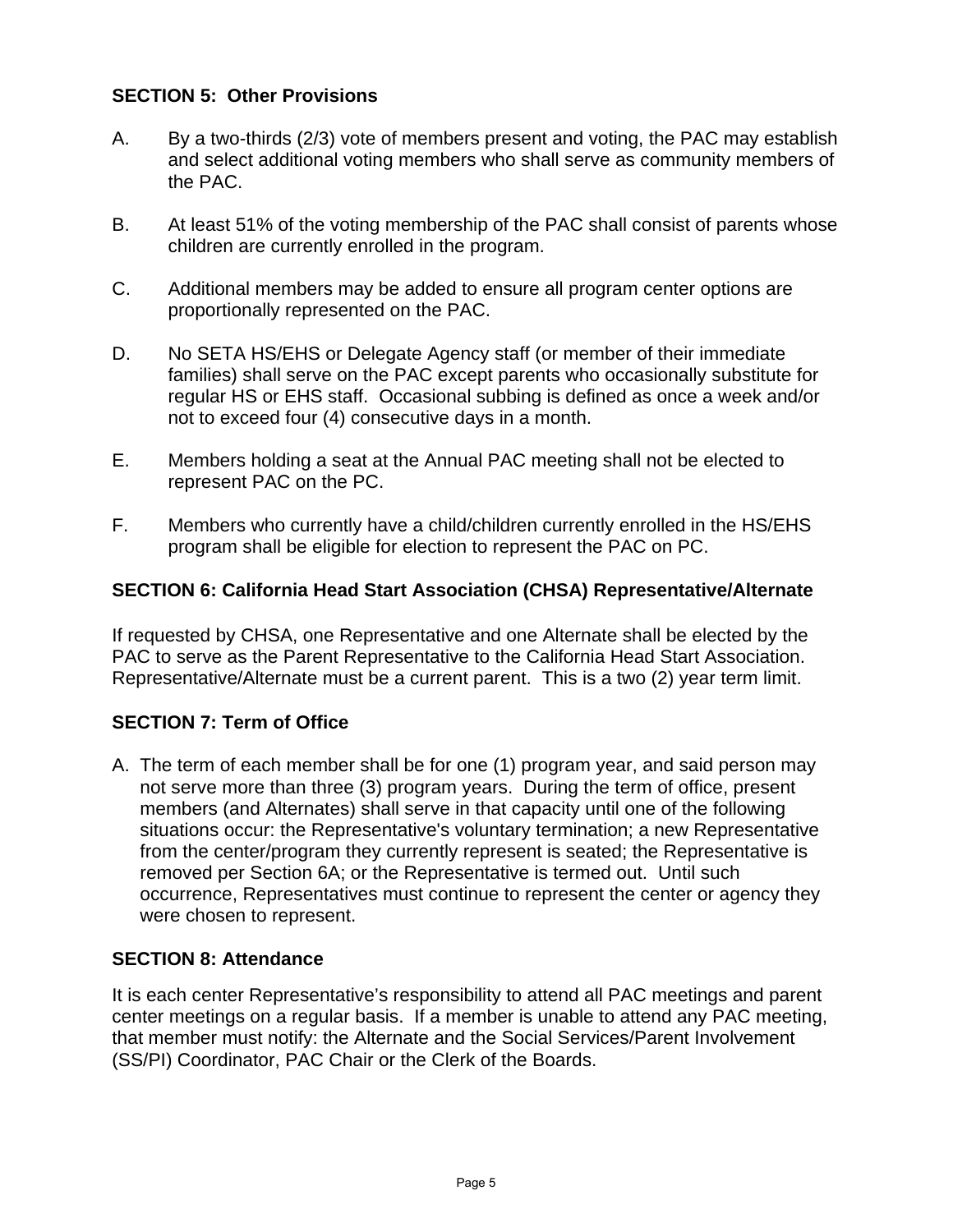#### A. **Absences:**

 Any member or Alternate missing two (2) consecutive meetings without an excused absence or missing a total of three (3) meetings (regular or special) excused/unexcused will be automatically removed. An excused absence shall include but not be limited to sickness or death in the family. A member requesting an excused absence must call prior to the meeting: the Alternate, if the Alternate is known, and the SS/PI Coordinator, PAC Chair or the Clerk of the Boards**.** 

#### B. **Reinstatement:**

The Representative or agency/group may request that a member who has been removed due to absences be reinstated in the event the Alternate declines. This request must be in writing and submitted to the Chair and SS/PI Coordinator within ten (10) calendar days. It is the final decision of the PAC Executive Committee whether any Representative shall be reinstated.

#### C. **PAC Business:**

Members conducting PAC business and not at the PAC meeting, shall be neither present nor absent, but rather identified as PAC.

#### D. **Punctuality:**

Members arriving more than 15 minutes after the regular scheduled meeting or committee meeting start time will not receive a reimbursement unless approved by the Chair or SS/PI Coordinator.

Members are expected to stay throughout the duration of the meeting. The Secretary will keep track of representative's arrival time and notify the Clerk of the Committee accordingly.

#### E. **Quorum:**

For purposes of transacting the business of the PAC at any annual, regular, special, or emergency meeting, a quorum of the PAC shall be 51% of the current membership. A majority of the quorum must be current parents.

#### **SECTION 9: Removal**

A PAC Representative may be removed by two-thirds (2/3) vote of all members present and voting whenever, in the judgment of the committee, the best interest would be served. Action to remove a member must be on the agenda.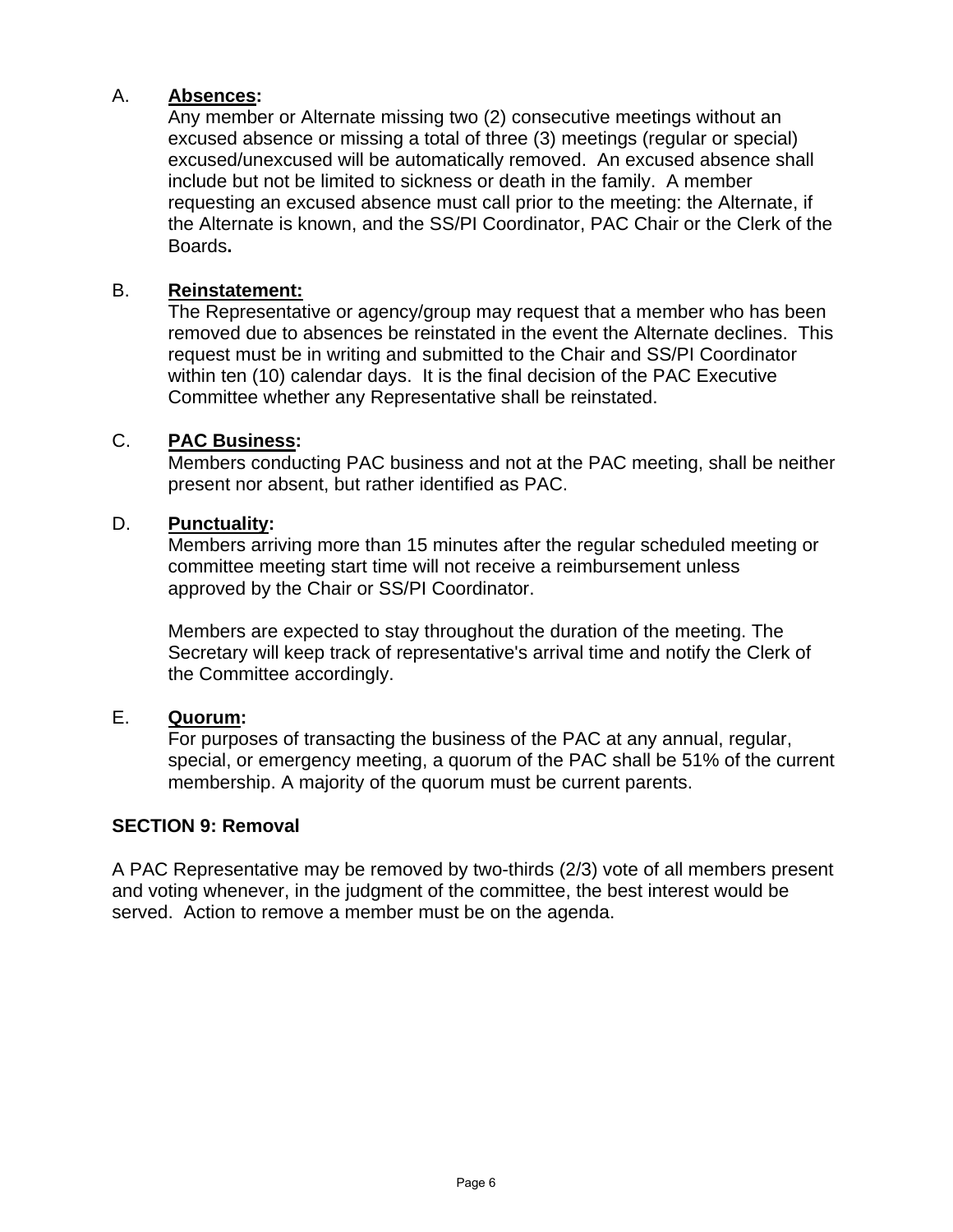# **Article IV**

# **Meetings**

#### **SECTION 1: Meetings**

The PAC shall hold annual, regular, and special meetings.

### A. **Annual Meeting**

The annual meeting of the PAC shall be held in November of each year.

#### B. **Regular Meetings**

Regular meetings of the PAC shall be held on the third Tuesday of each month at 9:00 a.m. at the Administrative Office Board Room, unless notice is otherwise provided.

### C. **Special Meetings**

Special meetings of the PAC may be called at anytime by the SETA Governing Board, SETA PC, SETA Executive Director, Children and Family Services Deputy Director, PAC Chair, or upon petition by at least a majority of the members of the PAC.

#### **SECTION 2: Meeting Notice**

Meeting notices shall include an agenda for the next meeting and PAC members shall be provided with the minutes of the preceding (annual, regular, special or emergency) meeting notification as indicated below:

#### A. **Annual and Regular Meetings**

Notice of annual and regular meeting of the PAC shall be in writing and provided to all members of the PAC and posted at least seventy-two (72) hours in advance of the meeting as required by the Ralph M. Brown Act. Staff shall endeavor to postmark such notice at least five (5) calendar days prior to the meeting, but failure to do so shall not preclude action, provided that the notice requirements of the Ralph M. Brown Act have been satisfied.

#### B. **Special Meetings**

Members of the PAC must be notified in writing of special meetings not less than twenty four (24) hours prior to any special meeting. Staff shall endeavor to provide such notice at least seventy two (72) hours prior to any special meeting, but failure to do so shall not preclude action, provided that the notice requirements of the Ralph M. Brown Act have been satisfied. No other business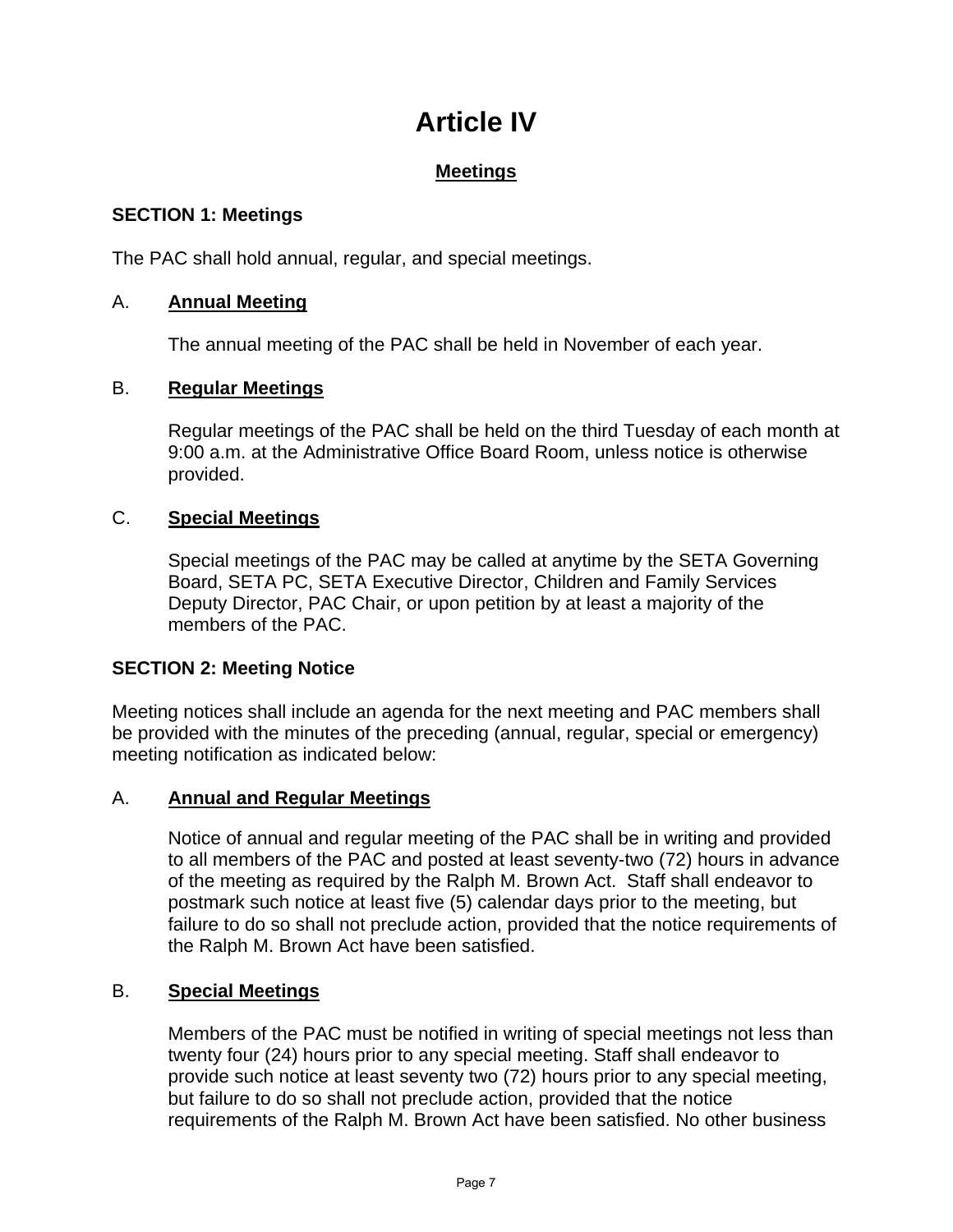or discussion may be transacted or entertained at a special meeting of the PAC, excepting that business and/or discussion for which the special meeting was called.

#### C. **Emergency Meetings**

The PAC may hold emergency meetings as defined in the Ralph M. Brown Act without complying with the notice provisions of either Section 2A or Section 2B of this Article IV, provided that the PAC determines that an emergency situation as defined by the Ralph M. Brown Act exists.

#### D. **Committee Meetings**

Members of the PAC must be notified in writing of committee meetings. Notice of regularly scheduled meetings shall be provided in compliance with section 2A and 2B, above, shall be delivered personally, or by mail, and shall be received at least twenty-four (24) hours before the time of such meeting as specified in the notice.

Any member missing two (2) consecutive committee meetings without an excused absence or missing a total of three (3) meetings excused/ unexcused may be removed from that committee. An excused absence shall include but not be limited to sickness, death in the family, or conducting PAC business. A member requesting an excused absence must call the PAC Chair, SS/PI Coordinator or the Clerk of the Boards and request an excused absence prior to the meeting.

#### E. **Mailing Address**

- 1. Notices to all meetings of the PAC shall be in writing and delivered personally, or by mail, to the PAC members' address, as recorded in the PAC records. Representatives, Alternates, and Community members shall be personally responsible for the accuracy of mailing address.
- 2. Updated contact information should be submitted to the SS/PI Coordinator or Clerk of Committee within ten (10) calendar days of change.

#### **SECTION 3**: **Meeting Reimbursement**

 Each PAC member will receive reimbursement for reasonable expenses. This amount is determined by the Head Start Division according to the PAC Reimbursement Policies and Procedures.

 Parents are not to bring small children to the meetings. If small children are present, member will be reimbursed for mileage/transportation only.

A. Members will receive reimbursement for the actual cost of child care (not to exceed \$30 in a 24-hour day, when attending conferences, workshops, trainings, orientation, Parent Leadership Institute or participation in the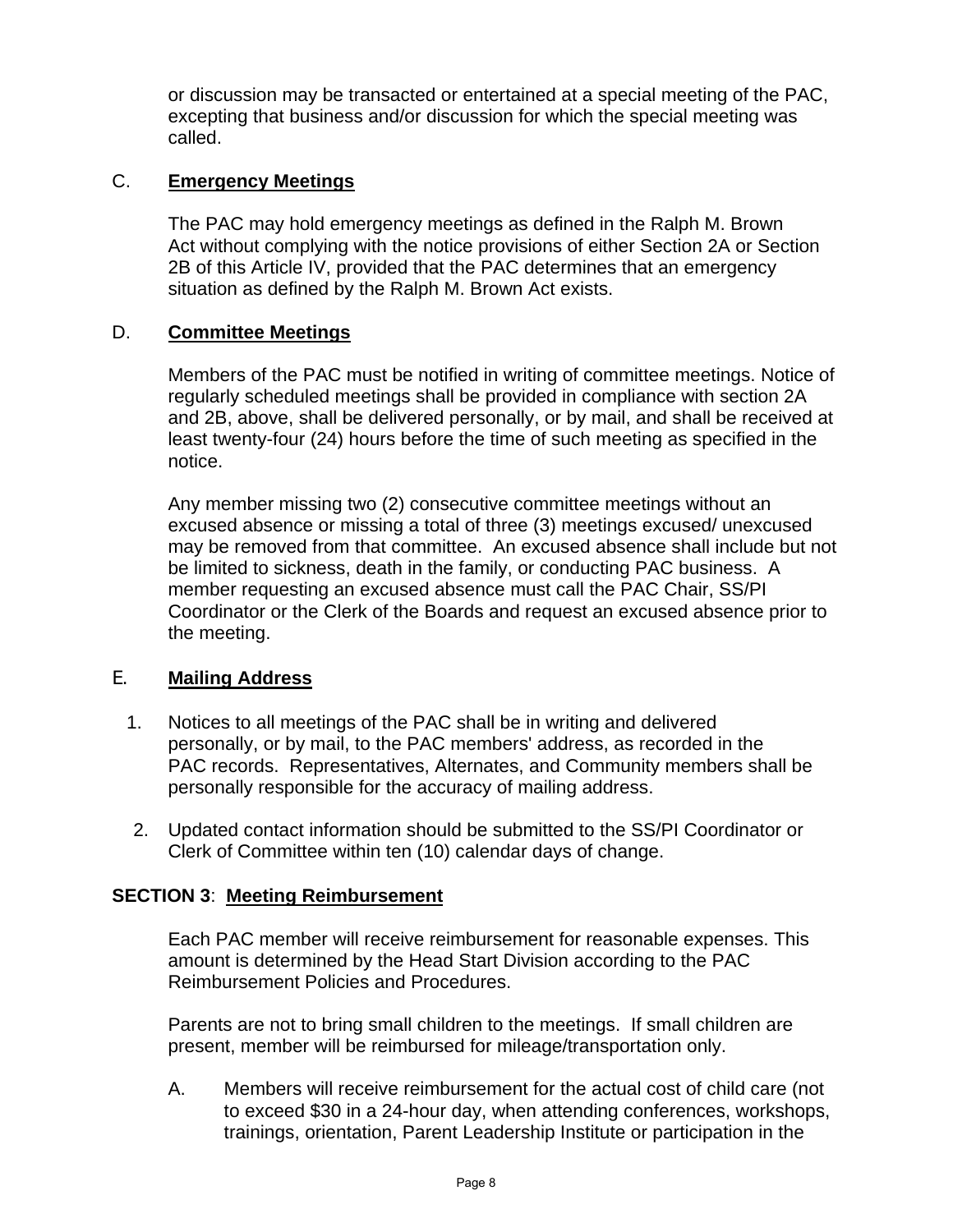Agency hiring process) to be in alignment with PC/PAC Reimbursement Policies and Procedures. Additionally, mileage/transportation will be provided for attending required meetings/obligations listed below:

- 1. PAC (regular, annual, emergency and special meetings)
- 2. Interview/screening/exam panels
- 3. Standing Committee meetings (Budget/Planning, Personnel/Bylaws, Executive, Social/Hospitality, Parent Ambassador)
- 4. Office of Head Start (OHS) Monitoring Protocol Training/Review (reimbursement for training received after completion of first review – Monitoring/Evaluation Committee) and Program Self Assessment
- 5. Program Area Committees
- 6. Community Partnerships Advisory Committee (CPAC)
- 7. Health Services Advisory Committee (HSAC)
- 8. Ad Hoc (special) Committee Meetings
- 9. Governing Board meetings (only applies to the Chair or an Executive Officer in the absence of the Chair)
- 10. Food Services Committee
- 11. Workforce Investment Board and Committee Meetings (only applies to the Chair or an Executive Officer in the absence of the Chair.)
- B. Member/Alternates who are a spouse or significant other will not each receive reimbursement.
- C. Members will receive only one reimbursement per day, regardless of the number of meetings attended. Only members of said committee will be reimbursed for attending meetings. A lunch reimbursement or meal will be provided if a meeting or meetings exceed four (4) hours.

### **SECTION 4: Rules of Procedures**

.

- A. The PAC shall conduct all meetings, regular, annual, special, or emergency in conformance with the Ralph M. Brown Act, California Government Code, Section 54950, et. seq.
- B. Except as specifically provided herein, Roberts Rules of Order<sup>1</sup> shall govern procedures in all meetings of the PAC. (A loaner copy of the Robert's Rules of Order is available upon request.) Notwithstanding any contrary provision contained in these bylaws or Roberts Rule of Order, if a special meeting is called because a regular meeting has been canceled or because a quorum is unavailable at a regular meeting, any matter properly considered at a regular meeting may be considered at the special meeting, provided that all notice, quorum and meeting requirements of this Article IV regarding special meetings have been met.

<sup>&</sup>lt;sup>1</sup> Robert's Rules of Order: *Simplified and Applied*, 2<sup>nd</sup> ed., Copyright 2001.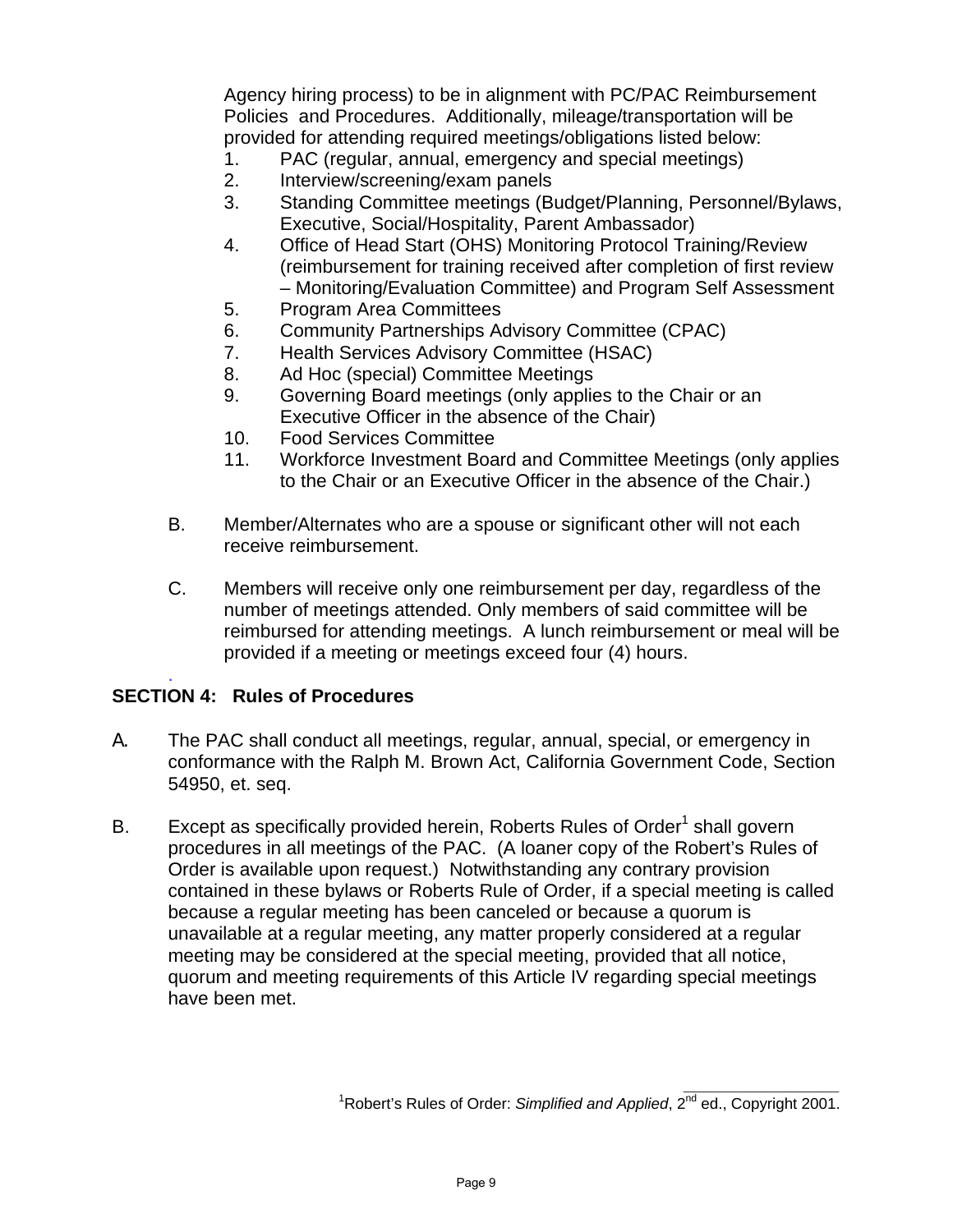### **SECTION 5: Nominations/Elections**

PAC members or candidates must be present to be nominated or elected. However, if PAC member is absent due to PAC business, the member may be nominated or elected.

#### **SECTION 6: Voting**

Each PAC member has one vote which cannot be cast by proxy. In the event of a conflict of interest, affected members shall, consistent with the California Political Reform Act, disclose the existence of the conflict and shall neither participate in the deliberations regarding, nor vote on, the matter. Actions of the PAC may be taken only by a majority vote of all the members of the PAC, provided that any abstentions shall be counted as votes with the majority of those members actually voting. If a member has not voted because of disqualification due to a conflict of interest, that fact shall be noted in the minutes, and his/her vote shall not be recorded either as an affirmative vote, a negative vote or an abstention.

# **Article V**

# **Officers**

#### **SECTION 1: Officers**

The officers of the PAC shall be the Chair, Vice Chair, Secretary, Treasurer, and Parliamentarian.

#### **SECTION 2: Election and Term of Office**

- A. Officers of the PAC shall be elected at the next regularly scheduled meeting following the annual PAC meeting by a plurality vote of the PAC members present and voting, providing a quorum is present. Officers shall take office immediately following the election.
- B. All PAC members are eligible to run for an Office/Officer position except members holding a seat. The Executive Committee must have at least three members who are parents of child/children currently enrolled in the HS/EHS, Home Base Option.
- C. No member shall hold more than one (1) office at a time, and no member shall be eligible to serve more than two (2) terms in the same office.

#### **SECTION 3: Duties of Officers**

The duties of PAC officers shall be as prescribed in these Bylaws and shall include such other duties as may be established by the PAC that are not in conflict with these Bylaws.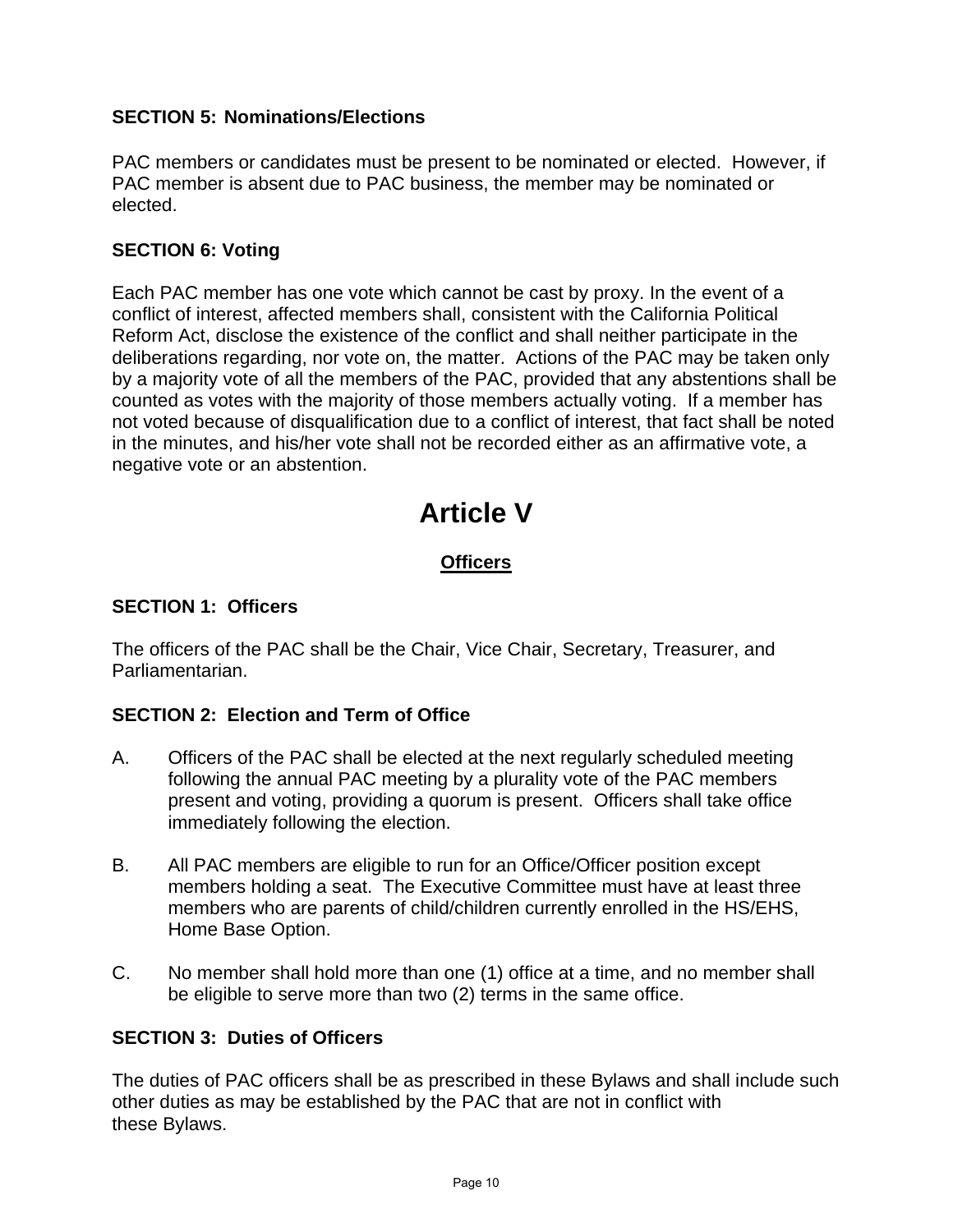- A. The Chair of the PAC shall preside over all meetings of the PAC and implement all policies and programs of the PAC. The Chair shall act as the official agent of the PAC in all matters relating to the PAC, and shall be the chief spokesperson and public relations officer for the PAC. The Chair shall have the power to appoint, both in and out of the PAC, any additional positions as needed with ratification of the PAC. The Chair shall represent the PAC at the National Head Start Parent Association Conference. The Chair shall be an ex-officio member of all committees and shall represent the PAC at all Governing Board meetings, but shall adhere to the provisions of Article IV, Meetings; Section 3, as it relates to reimbursement.
- B. The Vice Chair shall serve as Chair of the PAC in the absence of the Chair, and shall have all delegated powers. The Vice Chair will assume position of Chair if seat of Chair is vacated. An election will be held for Vice Chair. Should both the Chair and Vice Chair leave office simultaneously, an election will be held at the next regularly scheduled meeting to replace both. The Secretary shall preside over the election in this event. The Vice Chair shall oversee the Parent Ambassador Committee.
- C. The Secretary shall keep a record of the current and preceding minutes at each meeting, record resolutions or motions adapted, as may be necessary to expedite the PAC's business. The Secretary shall oversee the Social/Hospitality Committee, and shall be a member of the Parent Ambassador Committee.
- D. The Treasurer shall work with staff and the PAC Secretary and keep such records, files and accounts as may be necessary to expedite PAC's business. The Treasurer shall be a member of the Social/Hospitality Committee, and the Parent Ambassador Committee.
- E. The Parliamentarian shall advise the presiding officer on matters pertaining to Parliamentary procedure and oversee the Personnel/Bylaws Committee. If the Parliamentarian sits by the Chair, he or she is not entitled to make motions, discuss motions, or vote.

#### **SECTION 4: Vacancy**

In the event an officer is unable to perform his/her duties, including failure to learn and/or comply with the rules governing PAC (Bylaws, Brown Act, Robert's Rules of Order), or failure to act in the best interest of the committee; the PAC Chair shall appoint an interim officer until the officer returns to duty or is replaced at the next regularly scheduled meeting. The appointment must be made from among the membership of the PAC.

- A. In the event of a vacancy in the position of Chair, the Vice Chair becomes Chair until the next regular election in December.
- B. In the event of a vacancy in any other office, an election shall take place at the next regular, annual or special meeting of the PAC.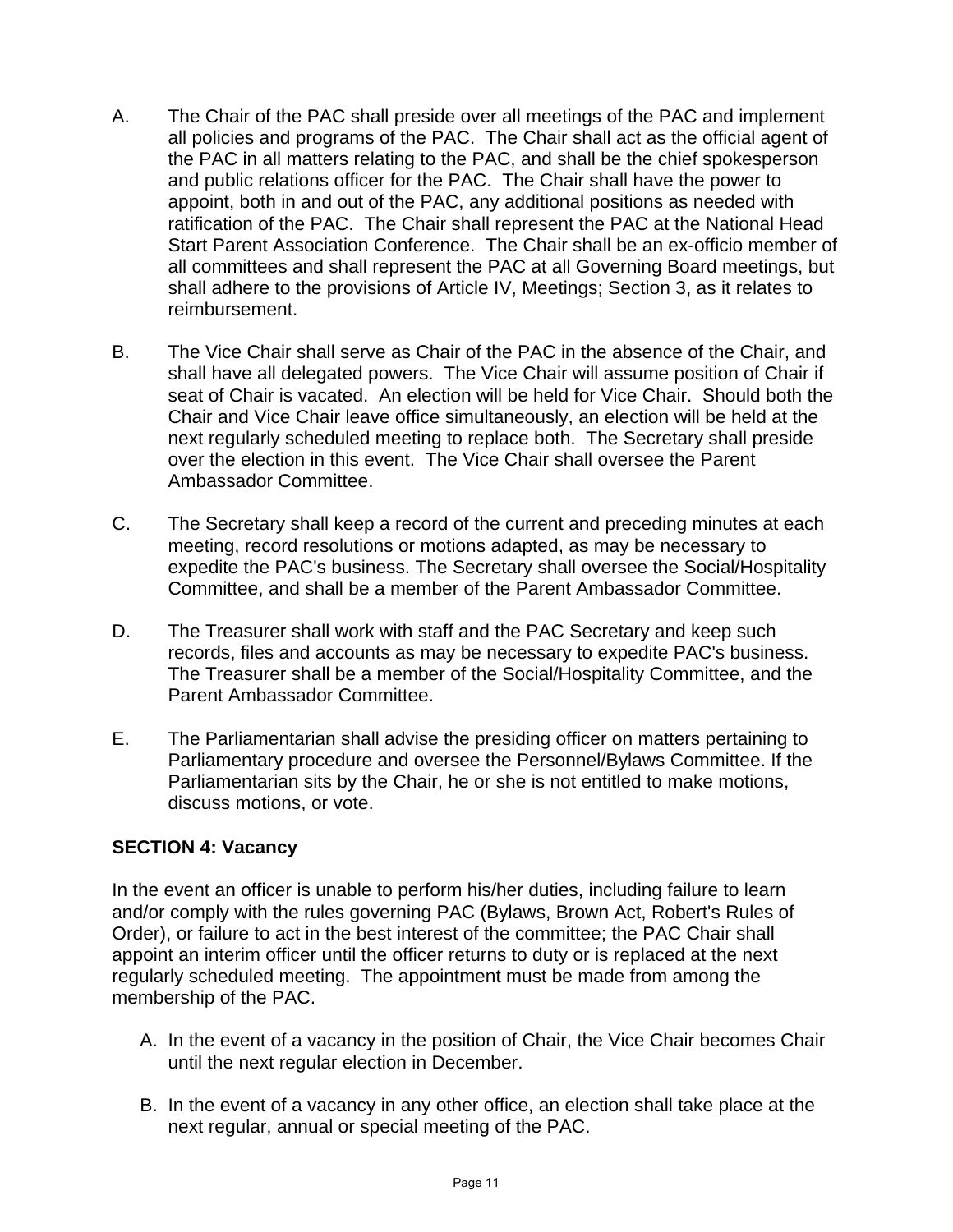# **Article VI**

# **Committees**

The quorum of the PAC shall be 51% of the committee membership. Membership is determined by the selection of the PAC. A majority (51%) of the quorum must be current parents. No committee meeting shall have a majority of PAC members present without proper public notice. Reference page Article III, Membership, Section 6, Attendance, A. Absences, for Standing and Program Area Committee meeting attendance.

Any member missing two (2) consecutive committee meetings without an excused absence or missing a total of three (3) meetings excused/unexcused will be removed from that committee. An excused absence shall include but not be limited to sickness, death in the family, or conducting PAC business. A member requesting an excused absence must call the PAC Chair, SS/PI Coordinator or Clerk of the Committee and request an excused absence prior to the meeting.

#### **SECTION 1: Standing Committees**

There is, hereby, created standing committees of the PAC. The following are standing committees: Executive, Budget/Planning, Personnel/Bylaws, Social/Hospitality, and Parent Ambassador.

#### A. **Executive Committee**

The Executive Committee shall be comprised of all elected officers (per Article V of these By-laws). The Executive Committee shall perform the powers, duties, and functions of the PAC in emergency situations when the PAC cannot be convened or quorum cannot be obtained and such other powers, duties, and functions, as deemed necessary, be established by the PAC. The meeting may be called by the PAC Chair, the Children and Family Services Deputy Director, the SETA Executive Director, or the SETA Governing Board. The committee shall report to the full PAC, in writing, all actions for ratification at the next meeting.

#### B. **Budget/Planning Committee**

 Budget/Planning Committee shall be comprised of the Treasurer and other Representatives who shall be selected by the PAC promptly after each annual meeting. This Committee shall review all HS/EHS budgets and modifications for the HS/EHS funding year and submit their review to the full PAC for approval. It is recommended that all HS/EHS budget modifications and amendments be approved by the PAC prior to Policy Council approval. A monthly fiscal report shall be provided to the full PAC on the fiscal status of the HS/EHS budget. It shall be the duty of this committee to oversee the expenditures of the PAC and to report the acquired and expended amount of money to the full PAC.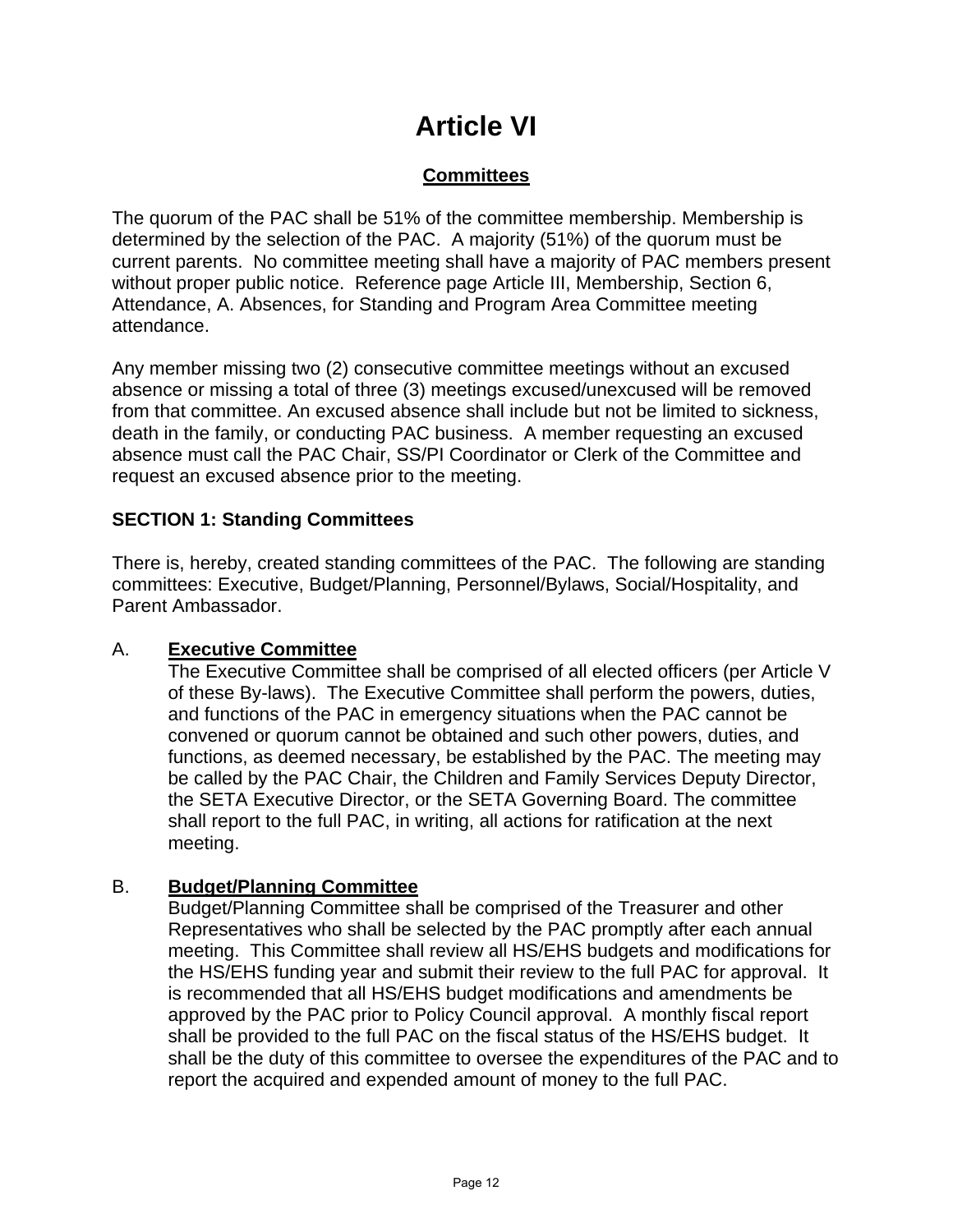# C. **Personnel/Bylaws Committee**

The Personnel/Bylaws Committee shall be comprised of the Parliamentarian and Representatives. They shall be selected by the PAC promptly after each annual meeting. It shall be the duty of this committee to deal with all personnel matters and recommend any changes in Bylaws to the full PAC.

### D. **Social/Hospitality Committee**

The Social/Hospitality Committee shall be comprised of the Secretary, Treasurer and Representatives selected by the PAC promptly after each annual meeting. The primary duty of this committee shall be to report to the full PAC all social activities.

#### E**. Parent Ambassador Committee**

The Parent Ambassador Committee shall be composed of the Vice Chair, who shall oversee the Committee, and the Secretary, Treasurer, former parents and other members who shall be selected after each annual meeting of the PAC. Former parents who no longer serve on the PAC shall receive reimbursement for participation for one (1) program year. The duty of this committee shall be to promote all PAC trainings/events, and Head Start children activities. It shall be the sole duty of this Committee to report the expenditures of funds to the PAC monthly.

#### **SECTION 2: Program Area Committees**

There is hereby created Program Area Committees of the PAC. The following are Program Areas: Early Childhood Development and Health Services, Parent, Family and Community Engagement, Monitoring and Evaluation.

- **Early Childhood Development and Health Services Committee** shall be comprised of one staff and Representatives who shall plan and review the Early Childhood Development and Health Services program content area participate in curriculum/instruction and health and safety.
- **Parent, Family and Community Engagement Committee** shall be comprised of one (1) staff and Representatives who shall plan and review the Parent, Family and Community Engagement Committee program area.
- ! **The Men's Activities Affecting Children Committee (MAACC)** shall be comprised of one (1) staff and Representatives who shall plan and review the Male Involvement program.
- **The Monitoring and Evaluation Committee** shall be comprised of one (1) staff and the Committee of the Whole who shall plan, review and oversee program.
- ! **The Food Services Committee** shall be comprised of one (1) staff and Representatives who shall plan, review and oversee program food service.

PAC Representatives shall select at least two (2) Program Area committees to serve on as described above.Special circumstances may be excused by the Chair.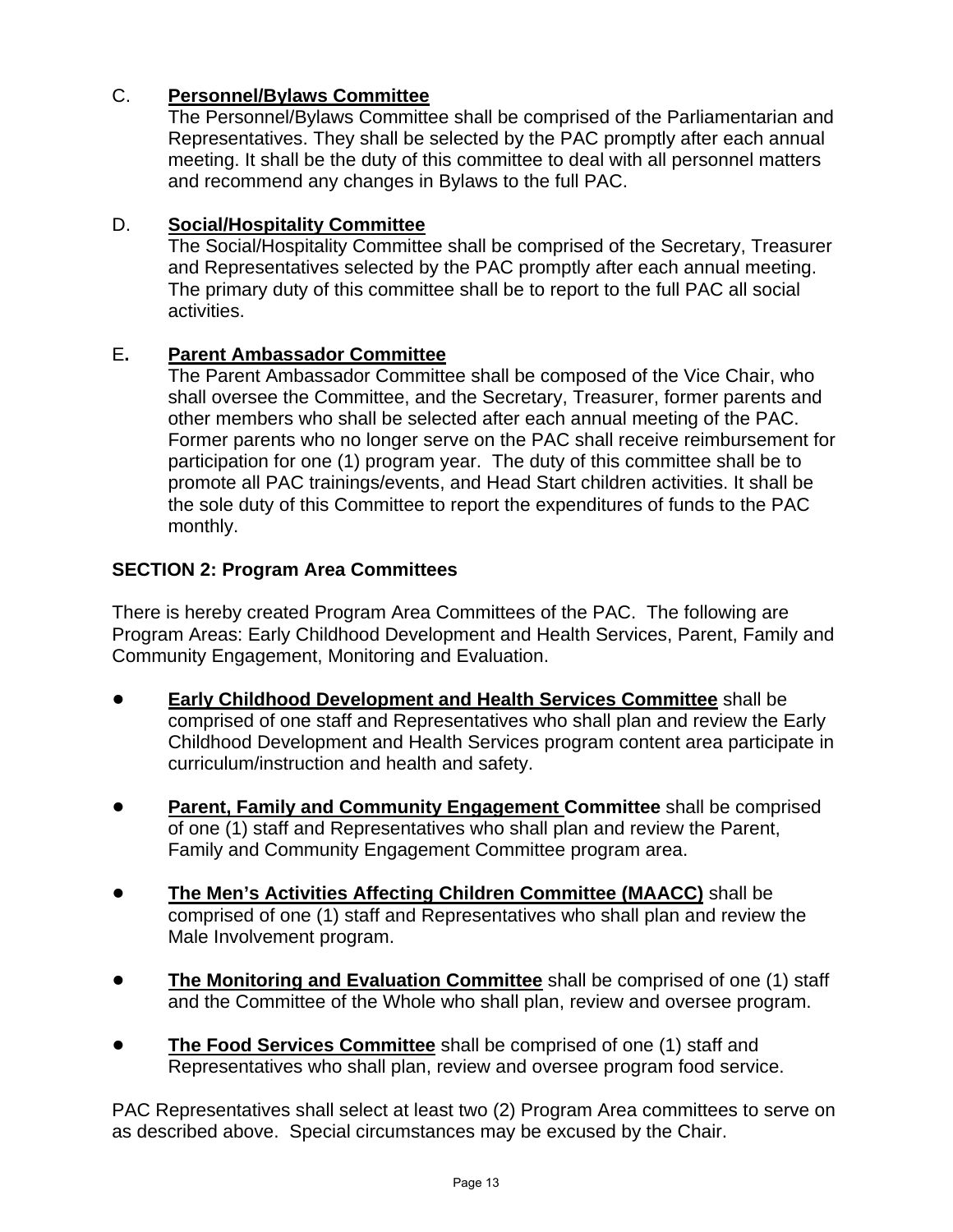## **SECTION 3: Special Committees**

When necessary to carry on the work of the PAC, other committees, such as Ad Hoc (special committees), shall be appointed by the Chair. Such committee must have a purpose and time frame for committee appointment. All elected committee meeting members attending approved special committee meetings will receive the standard reimbursement.

A report will be provided to the full PAC.

# **Article VII**

# **Reports**

#### **SECTION 1: Reports**

The following reports shall be provided to the PAC monthly. The purpose of reports is to maintain control of program quality and program accountability:

- $\checkmark$  Fiscal Reports (Budget Reports)
- $\checkmark$  Corporate Card Statement of Accounts (Credit Card Expense Report)
- $\checkmark$  USDA Meal/Snacks Report Child and Adult Care Food Program (CACFP) Report SOP
- $\checkmark$  Program Information Summaries (Monthly Head Start Report)
- $\checkmark$  Sacramento County HS/EHS Program Enrollment Report (Enrollment Report)

# **Article VIII**

### **Bylaws Amendment**

These Bylaws may be amended by a two-thirds (2/3) vote of the membership of the PAC present and voting, providing that:

- A. There is a quorum present.
- B. All proposals to amend these Bylaws be submitted in open session at a regular*,*  annual or special meeting of the PAC. Proposals to amend these Bylaws must originate at least four full calendar weeks prior to the final voting and acceptance or rejection of the proposals.
- C. Written notice of the intention to amend these Bylaws be forwarded to members of the PAC at least five (5) calendar days prior to the regular*,* annual or special meeting when voting is to take place.